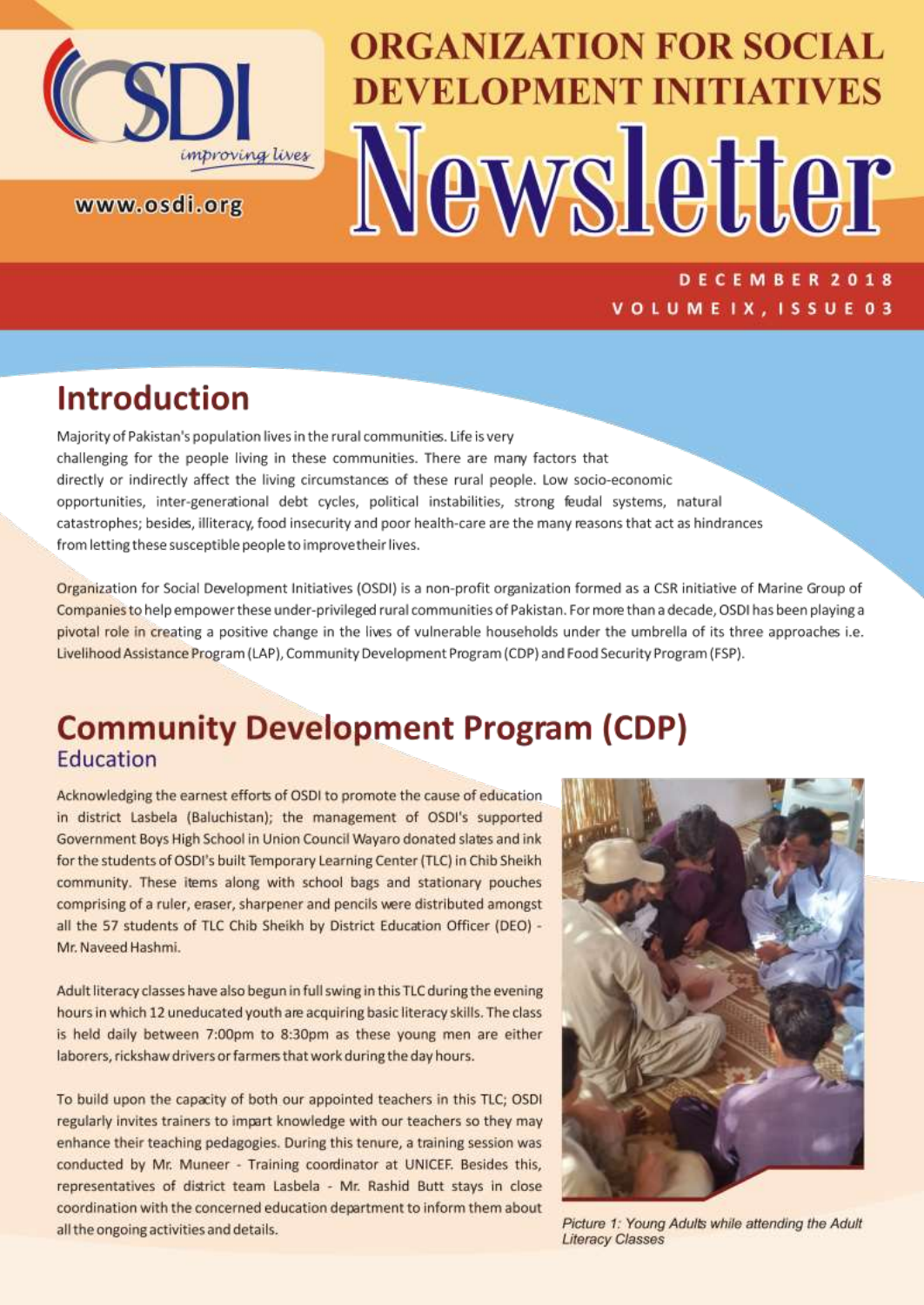OSDI has also signed a Memorandum of

Understanding (MoU) with the National Commission for Human Development (NCHD) to mutually collaborate towards uplifting the number of student enrollments in district Lasbela (Baluchistan). The goal is to build schools in deprived areas where there is no accessibility to education to improve the literacy levels across the district. Another goal is to renovate and refurbish the already available government schools. Active mobilization campaigns shall also be run to focus on female education.

Students of OSDI's built Temporary Learning Center (TLC) in the vulnerable community of Arab Seray in district Mardan (KPK) participated in the first term examination. It was the first assessment activity that took place in this school. As a positive incentive from OSDI to further motivate these



students the achievers received notebooks and stationary items as souvenirs.

An education survey has also been conducted in the community of Baizad Banda to check the education vulnerability. It was observed that amongst 127 children in this community nearly 112 children were out-of-school. The only educational facility available is at a distance of 4kms from this village. This is a long distance to travel for minors; especially in a mountainous region; hence, parents are reluctant to send their children to school.



#### **Health-care**

In Union Council Palo Dheri, district Mardan (KPK); OSDI organized a one day free General Medical Camp (GMC) in the month of September 2018. The medical camp was held in the main Hujra of village Ali. Nearest health facility for the people of this village was in Rustam city located at a distance of 3kms approximately.

332 patients were treated for free of cost and were provided with free medicines by qualified doctors and paramedical staff appointed by OSDI. Majority of the patients in this medical camp suffered from (18%) Gastro Intestinal Infection (GIT), Musculoskeletal Pain (17%) and 14% from Respiratory Tract Infection (RTI).

Another free General Medical Camp was organized in the community of Sayarani Goth in the union council of Wayaro in December 2018 in which 659 patients were treated and facilitated with free medicines. Patients attended the medical camp from multiple settlements which included Suleiman Goth, Chandio Goth, Dalok Goth, Faqeera Goth, Mangiyani Goth, Yousuf Goth, Chakhora Goth, Bilal Goth, Jano Goth, Muhammad Bux Goth, Raza Goth, Retalada, Ishaq Goth, Abdullah Goth, Soomar Goth, Achra Goth and Aqil Goth.

| <b>Gender Wise Break -up of Patients Treated</b><br>in GMC Village Sayarani |                        |  |
|-----------------------------------------------------------------------------|------------------------|--|
| <b>Male Patients</b>                                                        | <b>Female Patients</b> |  |
| 343                                                                         | 316                    |  |



Second phase of School Based De-Worming (SBDW) activity in focused schools of district Lasbela took place during November 2018. The activity was conducted during December 2018 for the students of district Mardan.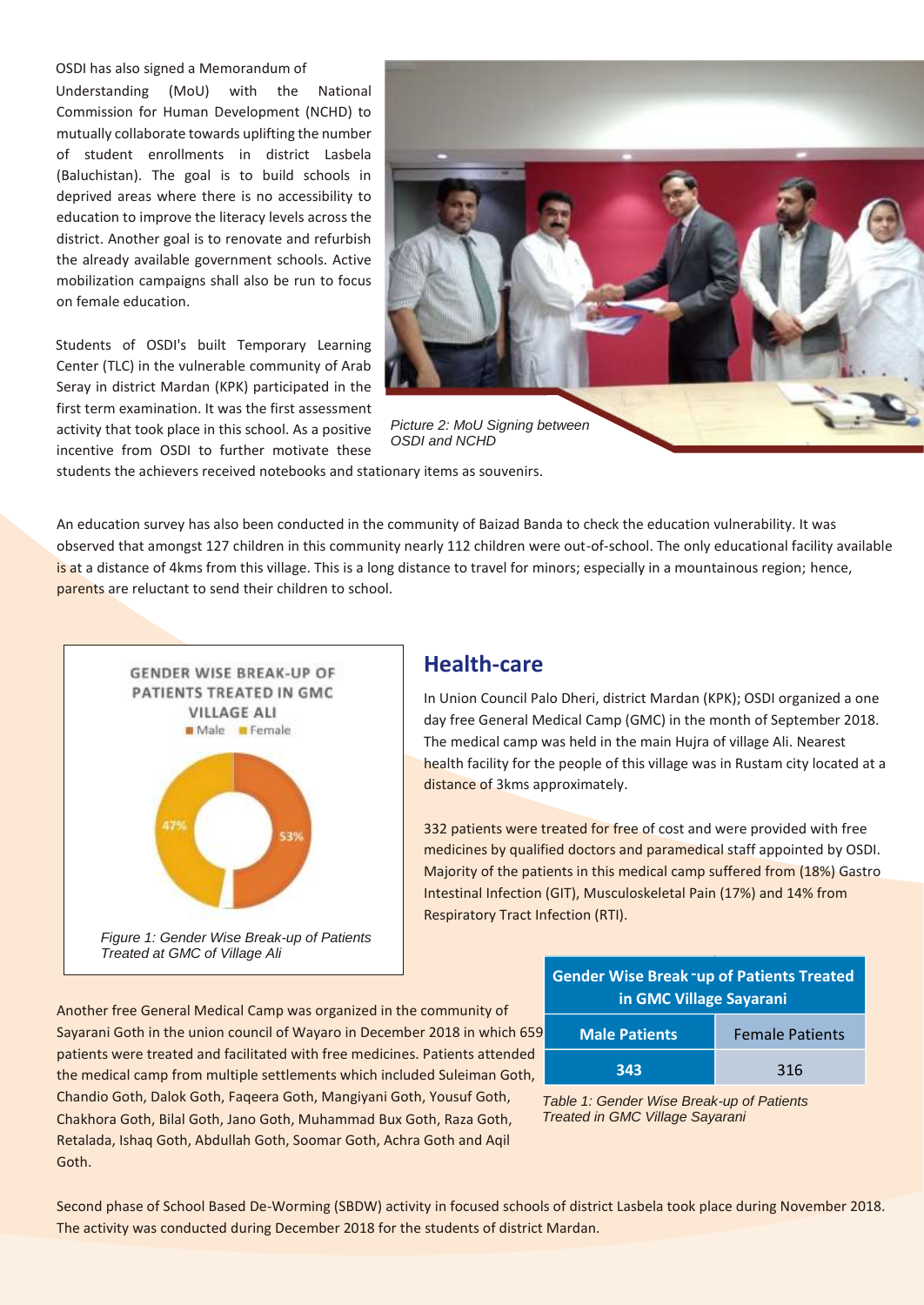

OSDI's health-care team provided each student with a single dose of de-worming medicine (zyntel syrup) and distributed a 250ml of milk pack. Awareness sessions on safe health and hygiene practices were conducted by the social mobilizers and health assistant of OSDI to educate the students on various



*De-Worming activity in District Mardan*

*Figure 2: Students De-Wormed in Phase II*

ways to keep themselves and their surroundings clean. The activity was held across 6 schools of district Lasbela in which 666 students participated. Altogether, 861 students from 7 schools of district Mardan were given a dose of de-worming medicine and milk pack.

#### **Health & Hygiene**

375 individuals from the focused communities of district Lasbela (Baluchistan) were mobilized regarding the importance of health & hygiene to live a healthy life. An awareness raising campaign was run by OSDI's health-care team during the month of October 2018 in which people from 15 villages/areas of Union Council Wayaro were acquainted with various health & hygiene maintaining practices such as water purification, washing of kitchen utensils, avoid ghutka, environmental hygiene and most important personal hygiene. The awareness session was held across the following areas - Utthal city, Siyarani Goth, Siyarani Baloch Goth, Sukkan, Ahora, Chak Ahora, Janu Goth, Hussain Goth, Ishaq Goth, Ishaq Mandra Goth, Miru Suleiman Goth, Janu Sheikh Goth, Issa Bucheri Goth, Retalara and Faqeera Goth. Altogether, 19 training sessions were held amongst which 3 sessions also took place in Government Primary School of Issa Bucheri community, NCHD supported school in revenue village of Retalara and a Madarrasa in Miru Suleiman Goth.

### **Water Nearby Homes (WNH)**

The solar water project (SWP) has successfully been installed in the far-fledged community of Kareer Goth in district (Baluchistan). The village is located in a rough and mot region which is almost at a distance of 55kms from Utthal community lacks infrastructure of any kind; there are no  $p$ to water scarcity; hence, the atmospheric temperature is ver summers. Upon the request of the local community; OSDI has facilitated these people with provision of fresh water. Currently, the water extracted is upto 25 30 liters per minute. The village comprises of 20 vulnerable households. Prior to OSDI's intervention, the villagers availed water from a nearby spring and incase it dried out then females had to travel a distance of 4 - 5 kms *Picture 4:*  to fetch water.

**SWP facility in Kareer** 

In district Mardan (KPK), the community of Akhundara was facilitated with a bore and cemented water storage tank base by OSDI in the previous quarter. During thistenure, the community has been provided with a plastic water storage tank having the capacity to store 1000 liters of water. The storage tank has the capacity to fulfill the water needs of 20 households at a time. Moving on to Arab Seray community, OSDI has successfully installed a hand-pump facility. Similar to Akhundara, a bore, cemented water storage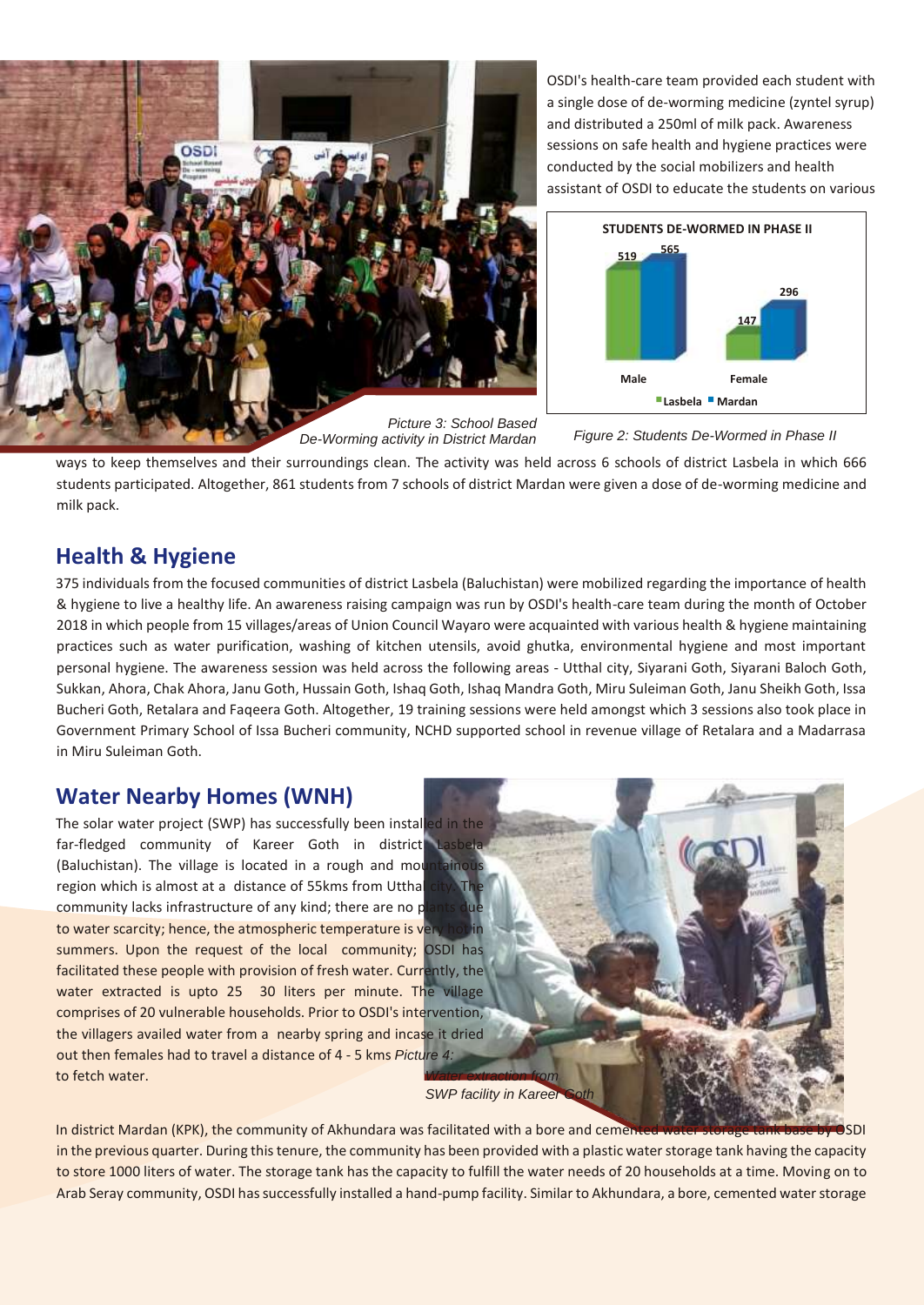base and plastic water storage tank was installed in this village too. The water storage tank has the capacity to store 1000 liters of water in it.

## Food Security Program (FSP) Kitchen Garden Project (KG)

OSDI in collaboration with its partner Lok Sanjh Foundation has implemented an efficient water management system in the focused community of Miru Suleiman as a pilot project. This was initiated on experimental basis to observe the suitable growth



| of vegetable plants under drip irrigation system as compared to the                     |                                |                 |                                 |
|-----------------------------------------------------------------------------------------|--------------------------------|-----------------|---------------------------------|
| normal flow of water<br>through putting plastic<br>sheets and making water<br>channels. | <b>Village</b>                 | KG plots   Land | Prepared Harvested<br>(sq. ft.) |
| The water facility has been                                                             | <b>Kareer Goth</b>             | 5               | 1200                            |
| provided by OSDI in the<br>community of Kareer<br>Goth; selection of 5                  | <b>Miru</b><br><b>Suleiman</b> | 2               | 480                             |

beneficiary households *Table 2: KG plots prepared using Drip*  was done to initiate *Irrigration Method*

*Preparation using Drip Irrigation Technology* 

Kitchen Gardening (K.G.) outside their homes. Initially, beneficiaries chose to grow mustard, coriander and radish within their kitchen gardens. A beneficiary has also grown maize in his kitchen garden for the purpose of

animal fodder. The aim of this project is to help lower the monthly expense levels and enable the beneficiary households to generate some savings on monthly basis. Per day cost of vegetable consumption per household is estimated at nearly PKR 100 - PKR 150.

## **End-line Survey in District Lasbela**

During this quarter, an end-line survey was conducted in the focused communities of district Lasbela (Baluchistan). The aim was to gauge the progressive growth in the susceptible communities before and after intervention of OSDI. It was observed that 53% of the families had their children enrolled in schools due to OSDI's intervention. These out-of-school children were previously engaged in water fetching. The water management committees (WMCs) formed by OSDI have managed to collect PKR 65,000 as maintenance funds for water projects. As compared to the previous 4% there is now a raise of 17% in income generation of families facilitated under livestock development project. The 61 households facilitated under kitchen gardening project are availing fresh and nutritious vegetables upto PKR 2,365 per month from outside their homes. The overall enrollment has increased to 28% due to OSDI's positive interventions. Health expenditure has reduced from PKR 1,159 to PKR 174 per patient on an average.Following the foot-steps of OSDI's advocacy the partner organizations such as Hasan Jamot Welfare Foundation has implemented 3 solar water projects in the communities of Lakhra, facilitating almost 70 house-holds altogether. A concrete school building has also been constructed by Global Partner for Education (GPE), a project of World Bank in the susceptible community of Joosa Goth. Currently, 80 out-of-school children are acquiring quality education there. Moreover, renovation of 2 primary schools by UNICEF and implementation of solar panels by NRSP within the focused community of Bohaar have also taken place.

# **Future Interventions**

In the upcoming months, OSDI shall keep focusing on fulfilling the basic living needs of the rural communities of district Mardan and Lasbela respectively. The primary areas of focus shall remain contributing towards improving the water poverty issues, creating livelihood opportunities through LAP, raising health and hygiene awareness, mobilizing communities towards facilitating their children with education. Another important area of focus shall be providing solutions to overcome food insecurity mainly through Kitchen Garden project. Moreover, efforts are also being made to acquire the NoC (Non-Objection Certificate) from district Thatta

(Sindh) soon after which intervention shall be initiated. **Contactus**